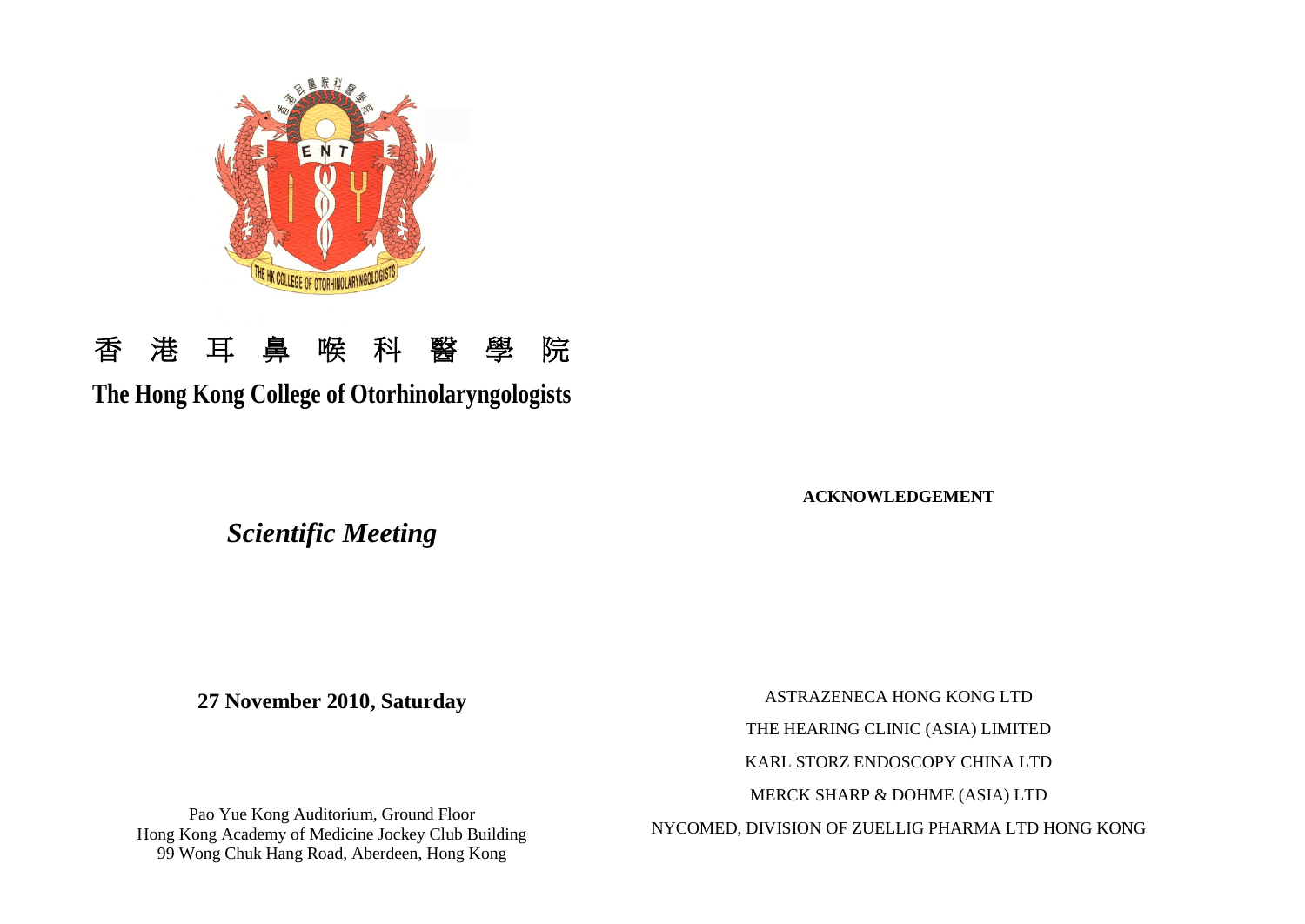## **Trainee Research Presentation 2010**

| Programme        |                                                                                                                                                                                                                    |                                                                           |                                                            |
|------------------|--------------------------------------------------------------------------------------------------------------------------------------------------------------------------------------------------------------------|---------------------------------------------------------------------------|------------------------------------------------------------|
| $1:30 - 1:45$ pm | Correlation between abscess size and management of<br>parapharyngeal abscess<br>Dr CHEUNG Kwan Ling Kelvin, Department of ENT, YCH                                                                                 |                                                                           |                                                            |
| $1:45 - 2:00$ pm | Efficacy of salvage neck dissection for isolated nodal<br>recurrences in early carcinoma of oral tongue with watchful<br>waiting management of initial N0 neck<br>Dr CHUNG Chun Kit Joseph, Department of ENT, QMH | <b>Trainee Research Presentation</b>                                      |                                                            |
| $2:00 - 2:15$ pm | Treatment of Sudden Sensorioneural Hearing Loss with<br>Intratympanic Steroid<br>Dr KAN Winnie, Department of ENT, UCH                                                                                             | <b>Board of Adjudicators:</b><br><b>Chief Adjudicator</b> Dr LUK Wai Sing |                                                            |
| $2:15 - 2:30$ pm | Parotidectomy: 10-year experience in a tertiary referral<br>centre<br>Dr LAM Wai Kei Jacky, Department of ENT, QMH                                                                                                 |                                                                           | <b>Adjudicators</b> Dr CHU Tsun Cheong<br>Dr FUNG King Hay |
| $2:30 - 2:45$ pm | Radiation-induced Sarcomas of the Head and Neck; A<br>Ten-year Experience<br>Dr LAU Kai Yum Jonathan, Department of ENT, QMH                                                                                       |                                                                           | Dr TONG Fu Man<br>Dr YEUNG Kong Wah                        |
| $2:45 - 3:00$ pm | Squamous Cell Carcinoma of the Tongue in young Asian<br>Patients: A matched-pair Analysis<br>Dr NG Yiu Wing, Department of ENT, QMH                                                                                | <b>Lecture by Dr TSANG Shiu Chung Jeffery</b>                             |                                                            |
| $3:00 - 3:15$ pm | Injection Laryngoplasty with Hyaluronic Acid for Unilateral<br>Vocal Cord Palsy in Chinese Patients: Voice Outcome<br>Measures<br>Dr YU Suet Ying Sylvia, Department of ENT, QMH                                   | Vote of Thanks Dr LAM Tai Yiu                                             | <b>Chairman</b> Dr FUNG King Hay                           |
| $3:15 - 3:30$ pm | <b>Presentation by the Winner of Thomas Cheung Education</b><br><b>Fund Scholarship2009</b><br>Dr LAM Wai Hung Eddy, Department of ENT, YCH                                                                        |                                                                           |                                                            |
|                  | <b>Tea Break</b>                                                                                                                                                                                                   |                                                                           |                                                            |
|                  |                                                                                                                                                                                                                    |                                                                           |                                                            |

## **Lecture by Dr TSANG Shiu Chung Jeffery**

Specialist in Nephrology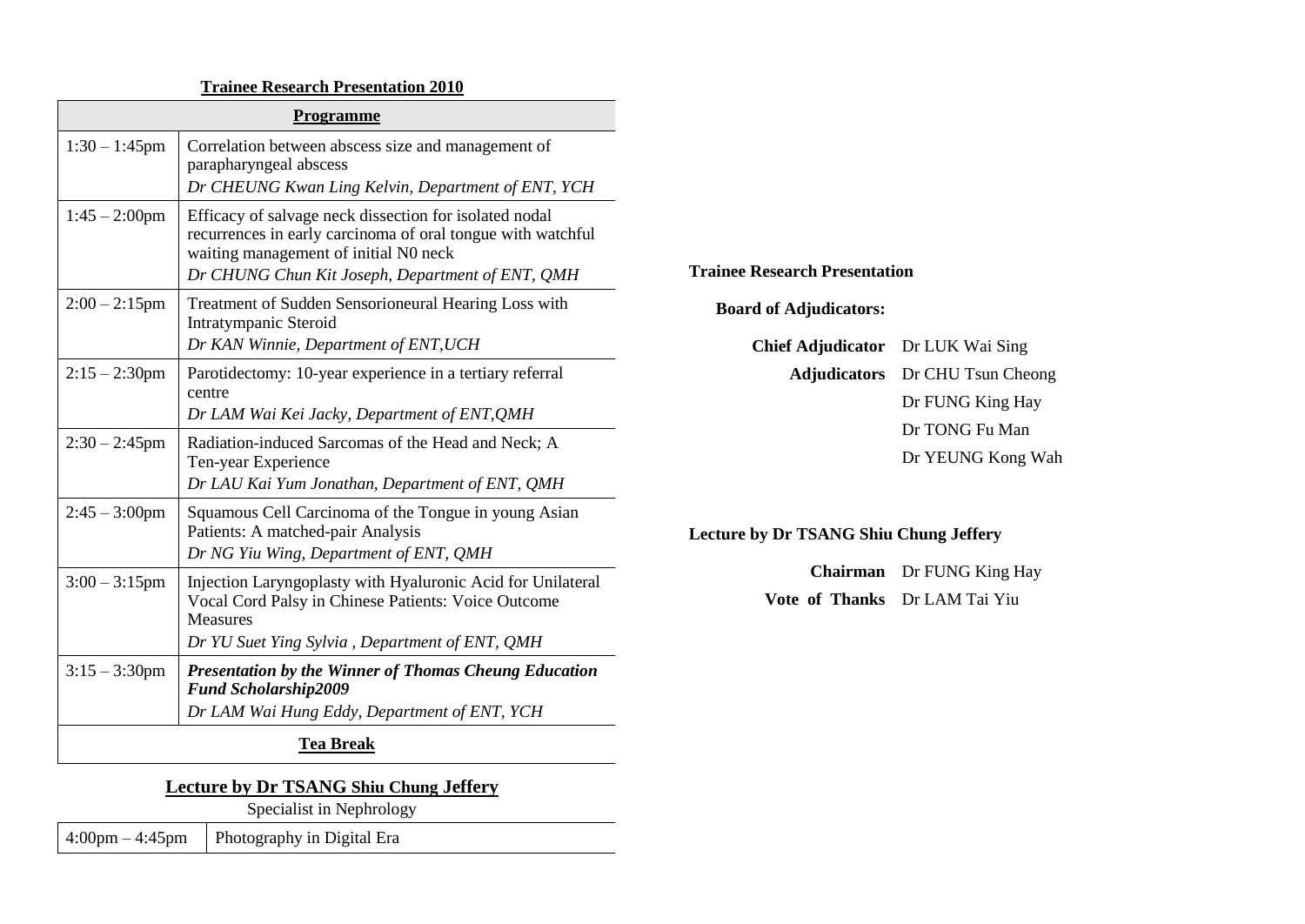**Dr CHEUNG Kwan Ling** *Department of ENT, Yan Chai Hospital*

Parapharyngeal abscesses are dangerous disease and they can potentially cause life-threatening complications. A literature review shows that the recommended treatment is surgical drainage with intravenous antibiotic therapy. Some papers have reported successful conservative treatment with antibiotic therapy alone for small abscesses.

**Objective:** To review cases of parapharyngeal abscesses and to analyse factors for successful conservative management

**Study design and methods:** A retrospective review was conducted for patients with the diagnosis of parapharyngeal abscess in Yan Chai Hospital from 2000 to June of 2010. Patient medical records were retrieved to confirm diagnosis and computed tomography films were traced to measure the size of abscess. Patients with obvious presence of pus in other spaces (retropharyngeal, submandibular, or parotid spaces), with descending infection, or with head and neck tumors were excluded. Clinical parameters and size of abscess limited to parapharyngeal space were analysed between surgical and non-surgical groups.

**Results:** A total of forty-nine patients were identified with clinical and radiological diagnosis of parapharyngeal abscess, with thirty-two male and seventeen female patients. Thirty-six patients required surgical drainage in the operating theatre, and thirteen patients could be treated with antibiotics alone with complete remission. Size of abscess was the only one statistically significant factor  $(p=0.019)$  for successful conservative treatment, and the upper limit of size was 4cm. Other features not statistically significant included gender, presence of diabetes mellitus and smoking habit. Three patients required further surgical drainage for residual abscesses and there was no mortality.

**Conclusion:** Although the mainstay of treatment of parapharyngeal abscess is surgical drainage with antibiotics therapy, our results confirm that small abscess less than 4cm may be treated with antibiotics alone.

**Efficacy of salvage neck dissection for isolated nodal recurrences in early carcinoma of oral tongue with watchful waiting management of initial N0 neck**

#### **Dr CHUNG Chun Kit Joseph** *Department of ENT, Queen Mary Hospital*

**Background:** Recent study had showed that salvage treatment was effective for early tongue (T1 and T2) carcinoma with nodal failure after watchful waiting policy. We would like to assess its efficacy and find out the clinical characteristic of these patients with isolated nodal recurrence.

**Method:** Retrospective review of all Ca tongue patients who have undergone surgical treatment of early ( $pT1-pT2$ ) carcinoma of the tongue without any neck surgery.

**Results:** Out of 70 patients with N0 disease who received transoral glossectomy only as primary treatment, 20 patients (28.6%), 7 pT1 and 13 pT2, developed isolated nodal failures after watchful waiting policy. The median time of nodal recurrence for T1 and T2 disease were 7.6 months and 6 months respectively. Apart from the initial T stage which found to have significant difference in 5-year disease specific survival rate  $(100\% \text{ vs } 46\%, \text{ p=0.023}),$ other parameters including age, sex, tumour thickness, adjuvant RT and rN stage showed no different in survival.

**Conclusion:** Salvage neck dissection provides good survival to T1 diseases who underwent close surveillance. However it may not be effective for controlling nodal recurrence in T2 patients.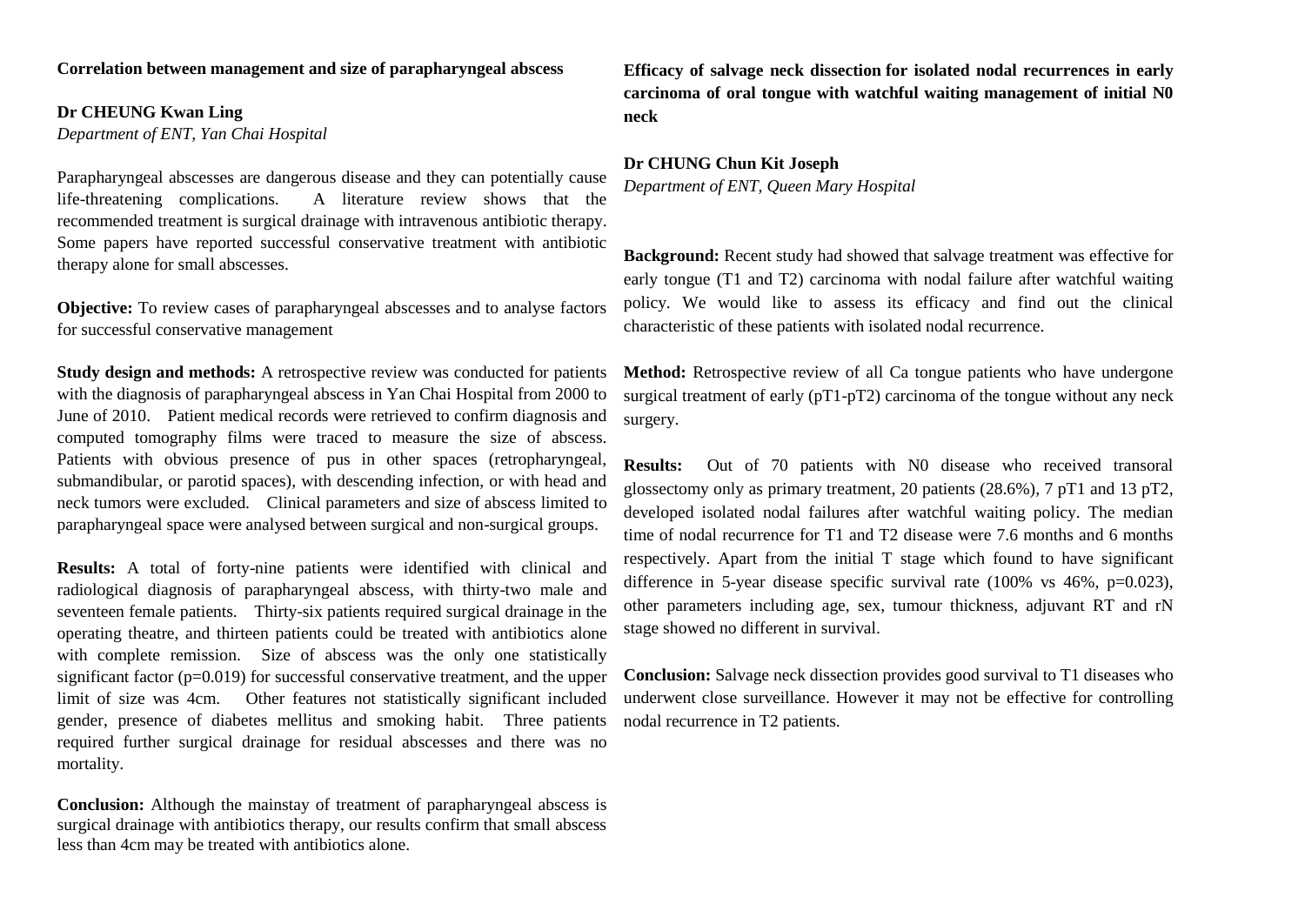**Treatment of Sudden Sensorioneural Hearing Loss with Intratympanic Steroid**

#### **Dr KAN Winnie**

*Department of ENT, Prince of Wales Hospital*

#### **Objectives:**

To compare the outcome of intratympanic steroid injection against oral steroid for treatment of sudden idiopathic sensorineural hearing loss.

#### **Method :**

A retrospective review of all patients who underwent intratympanic dexamethasone treatment between 2006 and 2010 at a tertiary care Otorhinolaryngology department. Sixty-two patients were identified, of which Forty-seven met inclusion criteria for having an idiopathic hearing loss and was given intratympanic steroid. They were compared to a matched group of patient treated with oral steroid. Pretreatment and post-treatment pure-tone audiograms were compared.

**Surgical management of primary parotid carcinoma: a 10-year experience in a tertiary institute**

**Dr LAM Wai Kei Jacky** *Department of ENT, Queen Mary Hospital*

**Objective:** To evaluate the survival outcome and to identify the prognostic factors in patients with primary parotid gland carcinoma receiving surgical treatment

**Design:** A single-centre retrospective study

Patients: Patients diagnosed with primary parotid gland carcinoma in the Division of Otorhinolaryngology, Department of Surgery of Queen Mary Hospital between July 2000 to June 2010

**Methods:** Retrospective review of the clinical data and pathological report of surgically treated patients

**Results:** Forty-five patients were identified in the database (26 men and 19 women), and their mean age was 53 years  $(14 - 82 \text{ years})$ . Their median follow-up time was 48 months  $(6 - 117 \text{ months})$ . Mucoepidermoid carcinoma was the commonest malignant tumour in our study population (24%), followed by acinic cell carcinoma (20%).The distribution of T stages was as follow, T1 (15%), T2 (36%), T3 (9%) and T4 (40%). Thirty-five patients (78%) had pN0 disease, while the remaining 10 (22%) had positive nodal disease. Pre-operative facial nerve palsy was associated with poorer survival.

**Conclusion:** The prognosis of advanced primary parotid carcinoma is poor. The study showed that radical surgical management such as facial nerve excision and neck dissection still resulted in dismal long term survival for this group of patients.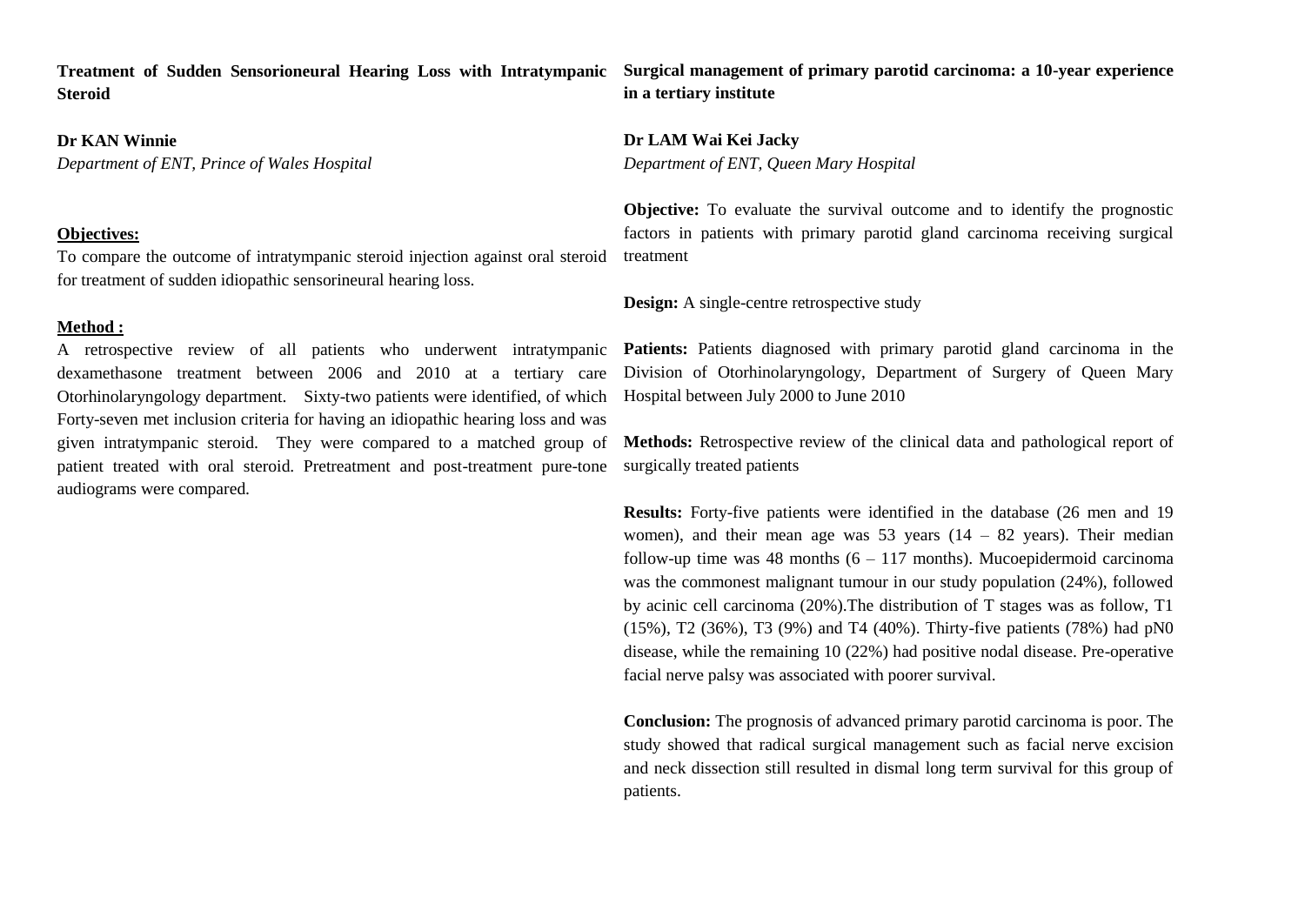### **Radiation-induced Sarcomas of the Head and Neck; A Ten-year Experience**

#### **Dr LAU Kai Yum Jonathan**

*Department of ENT, Queen Mary Hospital*

**Objective:** Radiation-induced sarcoma (RIS) is a well known complication of radiotherapy. Radical surgery is the treatment of choice, but prognosis after surgery is poor. We aim to review our centre's experience with patients with radiation-induced sarcoma of the head & neck region in period 1999 to 2009, and aim to investigate whether radical surgery is beneficial.

**Method(s):** Patients who were treated at Queen Mary Hospital, Hong Kong, in the period 1999-2009 were recruited to the study. Inclusion criteria included previous radiotherapy for head and neck malignancy, sarcoma arising within radiation field, and histological confirmation of sarcoma.

**Result(s):** A total of 16 patients were recruited. They all had radiotherapy for the treatment of nasopharyngeal carcinoma. Eight were male and eight were female. The median latency period for sarcoma to develop was 10.6 years (range 5.3-25.1 years). The most common site of sarcoma was the neck  $(n=8)$ , followed by the nasal cavity and nasopharynx  $(n=2 \text{ each})$ . Other sites included the mandible and maxilla. The most common histology was undifferentiated sarcoma (n=5), followed by osteosarcoma (n=4) and rhabdomyosarcoma (n=2). Eleven patients underwent surgical resection of the sarcoma with or without reconstruction. Eight patients received adjuvant therapy in the form of chemotherapy  $(n=4)$  or brachytherapy  $(n=4)$ . Median survival from diagnosis of sarcoma after resection was 1.58 years (range 0.42-5.42 years). Of the 16 patients, 9 died of disease while 2 died due to complications of adjuvant chemotherapy and 2 due to unrelated causes. Three patients remain disease free to date.

**Conclusion(s):** Radiation-induced sarcoma is an aggressive complication arising from radiotherapy. The proximity of these head and neck sarcomas to critical structures often limits curative resection, and the prognosis is often poor. However, palliative surgery may allow improved quality of life, especially if disfiguring tumor growths and large ulcerating wounds can be tackled.

**Squamous Cell Carcinoma of the Tongue in Young Asian Patients: A Matched-pair Analysis**

#### **Dr NG Yiu Wing**

*Department of ENT, Queen Mary Hospital*

Conflicting studies and reports exist in the literature on the aetiology, natural history, and the prognosis of SCC in young patients. Small sample sizes and treatment over a lengthy period hindered the reliability of previous studies. Some studies in Caucasians suggested that young patients with SCC tongue had a worse prognosis. As a result, this study employed a matched-pair analysis between young patients and older patients with SCC of the tongue in Hong Kong Chinese, to determine whether young age has an adverse impact on prognosis. Our data together with other recent matched–control studies do not support the belief that a younger age is associated with a poorer outcome. These younger patients may have different etiologic factors other than smoking and alcohol.